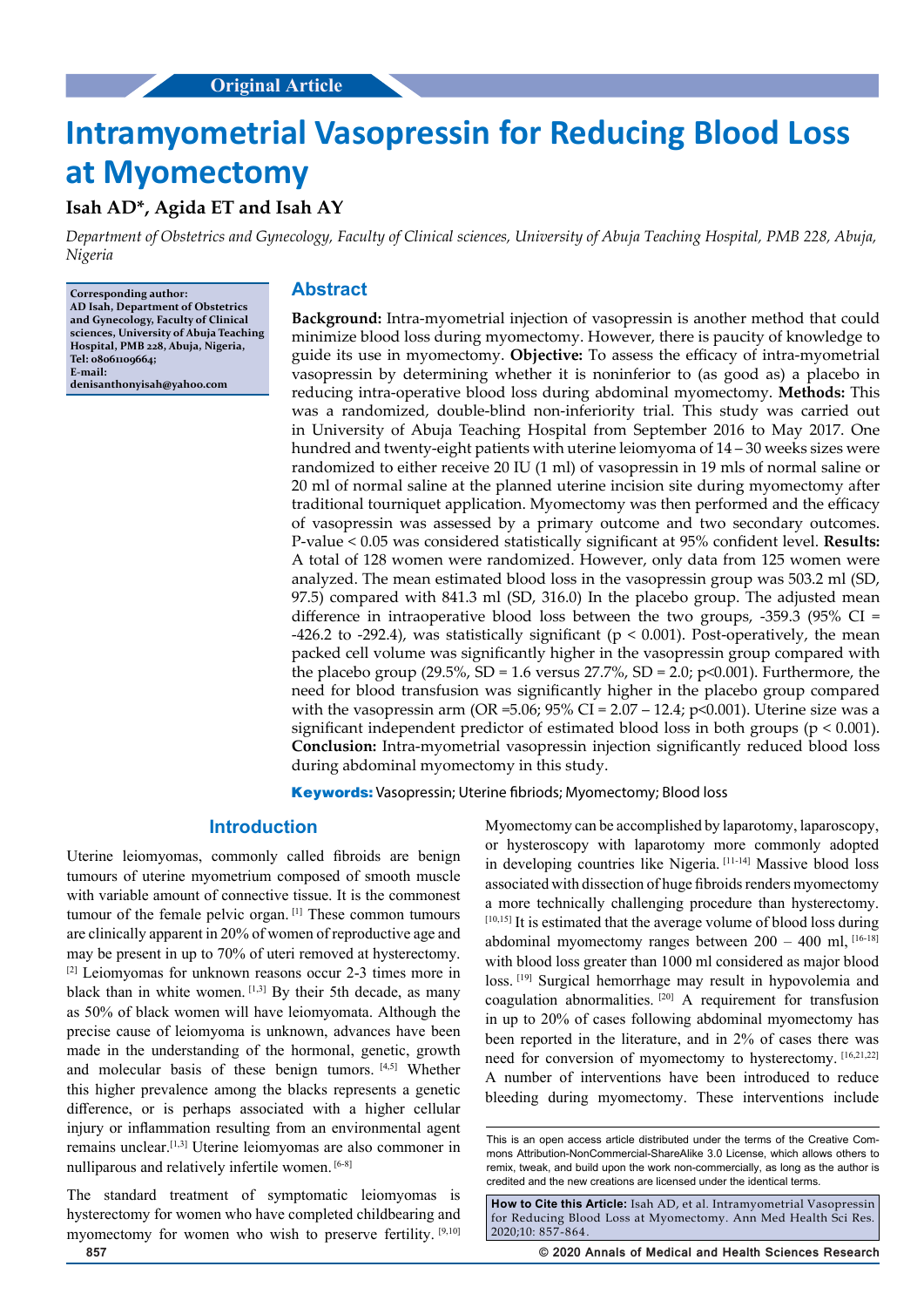peri-cervical mechanical tourniquet application, the use of hormones such as GnRH analogues, vasopressin and uterotonics such as ergometrine, oxytocin, misoprostol and sulprostone. These have been used with varying degrees of success. [10] The advanced usage of myoma dissection techniques including the use of laser and chemical dissectors such as sodium-2 mercaptoethanesulfonate (mesna) is also reported in literature.  $[10,20]$  These later techniques of reducing blood loss are however, hardly available in most developing societies where it may be needed most. Despite the above-mentioned procedures, excessive hemorrhage during myomectomy remains a major challenge to gynecologic surgeons. [22]

Randomized trial data show that blood loss during myomectomy with vasopressin is significantly less than with placebo,  $[23-25]$  and less than or comparable to use of a uterine artery tourniquet. [26- <sup>28]</sup> The literature has also reported combining vasopressin with other measures. [25,29-32] There is paucity of data on the use of the vasopressin as a devise to reduce blood loss during abdominal myomectomy particularly in developing environments like Nigeria to the best of our knowledge. This study therefore, is designed to evaluate the efficacy of intra-myometrial injection of vasopressin compared to placebo in reducing blood loss at myomectomy.

#### **Aim of the study**

The aim of this study was to assess the efficacy of intramyometrial injection of vasopressin by determining whether it is noninferior to (as good as) placebo in reducing intra-operative blood loss during abdominal myomectomy.

### **Materials and Methods**

This was a randomized, double-blind, active controlled, non-inferiority trial. It involves women presenting at the Gynaecologic clinic with leiomyomas during the study period and had given informed consent with uterine sizes of  $14 - 30$ weeks. Participants were randomized using block randomization to ensure a balance between the treatment arms. The participants picked out of a box to either receive 20 ml intra-myometrial injection of vasopressin (1 ml vasopressin diluted with 19 ml of normal saline) or 20 ml placebo (normal saline) at a planned incision site. Both groups had tourniquet applied at the base of the uterus close to the insertion of the uterosacral ligaments during the surgery. The drug or placebo was then injected along the pre- planned incision site on the uterus directly into the myometrium. Before injecting the drug or placebo, the plunger was withdrawn to ensure that the syringe was not in a blood vessel and then myomectomy was then performed.

At every step, precautions were taken to reduce blood loss during the procedure. The tourniquet was released intermittently after every 30 minutes to avoid tissue necrosis. After removal of the myoma, dead spaces were obliterated using Vicryl 2 sutures. The serosa was closed with nylon 2/0 in a baseball pattern and the tourniquet removed. Where there was bleeding after the release of the tourniquet, this was taken care of by applying sutures. The efficacy of vasopressin was measured by comparing amount of blood loss during surgery, change in the haematocrit, and need for blood transfusion postoperatively in the treatment and control groups. Estimation of blood loss was done by measuring the amount of blood in the suction bottle and by counting the mops used during the operation. Mops were weighed before and after the procedure. The total blood loss was calculated by adding blood in the suction bottle and the amount gotten from the mops used (postoperative weight of mops minus preoperative weight of mops).

The primary outcome was the estimated intra-operative blood loss during abdominal myomectomy. Estimated blood loss was considered major if it was greater than 1000 ml. A secondary outcome, need for blood transfusion, was assessed two days postoperatively and compared between the treatment and control groups.

#### **Statistical analysis**

Baseline characteristics of participants in the two treatment groups were reported using frequency distributions and descriptive statistics including measures of central tendency and dispersion. The preliminary analysis of our primary outcome measure was a z- test comparing the mean blood loss in each treatment group. Further, linear regression analysis examined the effect of adjustment for relevant covariates which could be predictors of the outcome or that may be imbalanced at the baseline.

The primary outcome, mean blood loss, was assessed for correlation with the secondary outcomes, need for blood transfusion and postoperative haematocrit. The study outcome measures were analysed primarily per protocol, and therefore included only participants who completed the trial as originally allocated. For sensitivity reason, analyses were repeated using the intent to treat approach. The results of both approaches should support noninferiority, if not the results would be inconclusive. For the primary efficacy outcome, estimated blood loss, lower values represent better result; thus, noninferiority of vasopressin to tourniquet will be inferred if the lower limit of the CI (for the difference in the mean amount of blood loss intraoperatively during myomectomy) falls below the noninferiority margin. Data was fed into and analysed IBM Statistical Package for Social Sciences (SPSS) package version 20.0, August 2016 (SPSS 20.0, IBM, Armonk, NY, United States of America).

The analyses in this study were two-tailed and P-value  $< 0.05$ was considered statistically significant at 95% confident level.

### **Results**

A total of 203 women were screened for eligibility, 128 met the eligibility criteria and were randomized between September 2016 and May 2017. One Hundred and twenty-five women completed the trial, while 3 women dropped out citing inability to pay for the surgery [Figure 1].

Baseline demographic and clinical characteristics are shown for both groups in Table 1. The average age of participants in the study sample was 33.4 (SD, 3.8) years, and ranged from 27 to 43 years. Over 65% of the study participants were single, while 77% of participants in placebo group had a parity of zero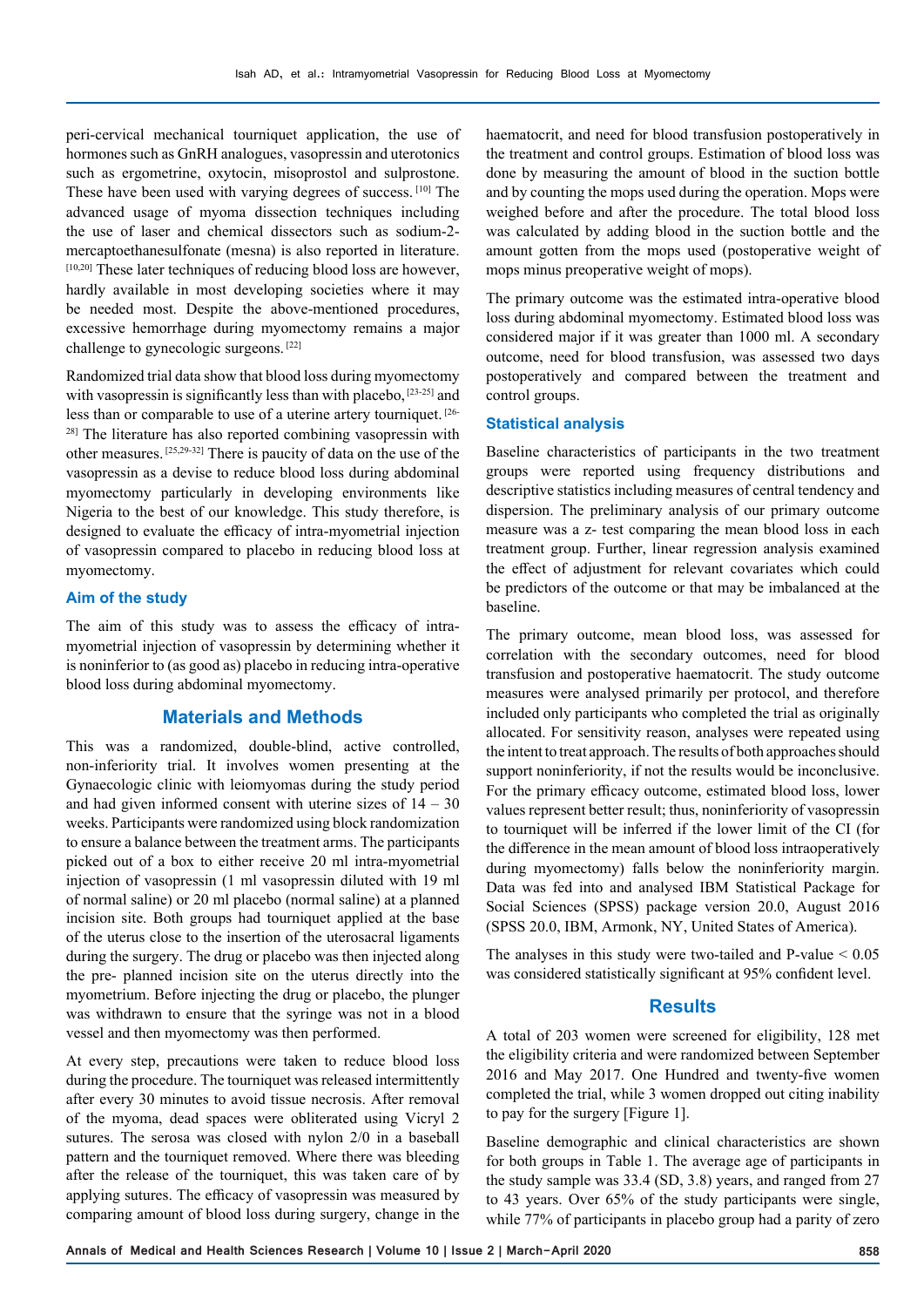

**Figure 1:** Flow of participants through the phases of the randomized trial of two groups. Adapted From Consort, 2010.

| <b>Baseline Characteristics</b>             |             | Placebo Group (n=63) Vasopressin Group (n=62) | Total n (125) | p-value           |  |
|---------------------------------------------|-------------|-----------------------------------------------|---------------|-------------------|--|
| Age, mean (SD), years                       | 32.8(3.4)   | 33.9(4.1)                                     | 33.4(3.8)     | 0.11              |  |
| <b>Marital Status</b>                       |             |                                               |               |                   |  |
| Single                                      | 46 (71.9)   | 41(64.1)                                      | 87(68.0)      |                   |  |
| Married                                     | 18(28.1)    | 23(35.9)<br>41 (32.0)                         |               | 0.34              |  |
| Parity                                      |             |                                               |               |                   |  |
| 0                                           | 49 (76.6)   | 41(64.1)                                      | 90(70.3)      |                   |  |
| $1 - 2$                                     | 11(17.2)    | 13(20.3)                                      | 24 (18.8)     | 0.18<br>14 (10.9) |  |
| $>=3$                                       | 4(6.3)      | 10(15.6)                                      |               |                   |  |
| Uterine size, mean (SD), weeks              | 21.0(4.2)   | 21.8(3.7)                                     | 21.4(4.0)     | 0.25              |  |
| Pre-operative PCV, mean (SD)                | 32.1(1.4)   | 32.1(1.4)                                     | 32.1(1.4)     | 0.80              |  |
| <b>Cadre of Surgeon</b>                     |             |                                               |               |                   |  |
| Consultants                                 | 47 (74.6)   | 44 (71.0)                                     | 91(71.1)      | 0.65              |  |
| Registrars                                  | 16(25.4)    | 18(29.0)                                      | 34(26.6)      |                   |  |
| Anaesthesia                                 |             |                                               |               |                   |  |
| General                                     | 44 (69.8)   | 46 (74.2)                                     | 90 (72.0)     | 0.59              |  |
| Spinal                                      | 19(30.2)    | 16(25.8)                                      | 35(28.0)      |                   |  |
| Intra- and Post-Operative Characteristics   |             |                                               |               |                   |  |
| Blood Loss (%)                              |             |                                               |               |                   |  |
| $500$                                       | 2(3.2)      | 19(30.7)                                      | 21(16.8)      |                   |  |
| $500 - 1000$                                | 51(81.0)    | 43 (69.4)                                     | 94 (75.2)     | < 0.001           |  |
| >1000                                       | 10(15.9)    | 0(0)                                          | 10(8.0)       |                   |  |
| <b>Postoperative PCV</b>                    |             |                                               |               |                   |  |
| $30$                                        | 51(81.0)    | 30(48.4)                                      | 81(64.8)      | < 0.001           |  |
| >30                                         | 12(19.1)    | 32(51.6)                                      | 44 (35.2)     |                   |  |
| Change between pre- and post-operative PCV, |             |                                               |               |                   |  |
| mean (SD)                                   | 4.44 (1.39) | 2.66(0.75)                                    | 3.56(1.43)    | < 0.001           |  |
| Number of blood units transfused            |             |                                               |               |                   |  |
| 0                                           | 36(57.1)    | 54 (87.1)                                     | 90(72.0)      |                   |  |
| 1                                           | 5(7.9)      | 8(12.9)                                       | 13(10.4)      | < 0.001           |  |
| $2 - 4$                                     | 22(34.9)    | 0(0)                                          | 22(17.6)      |                   |  |

**Abbreviation:** SD: Standard Deviation. PCV: Packed Cell Volume. Ml: Millilitre. ªData are expressed as No. (%), unless otherwise indicated.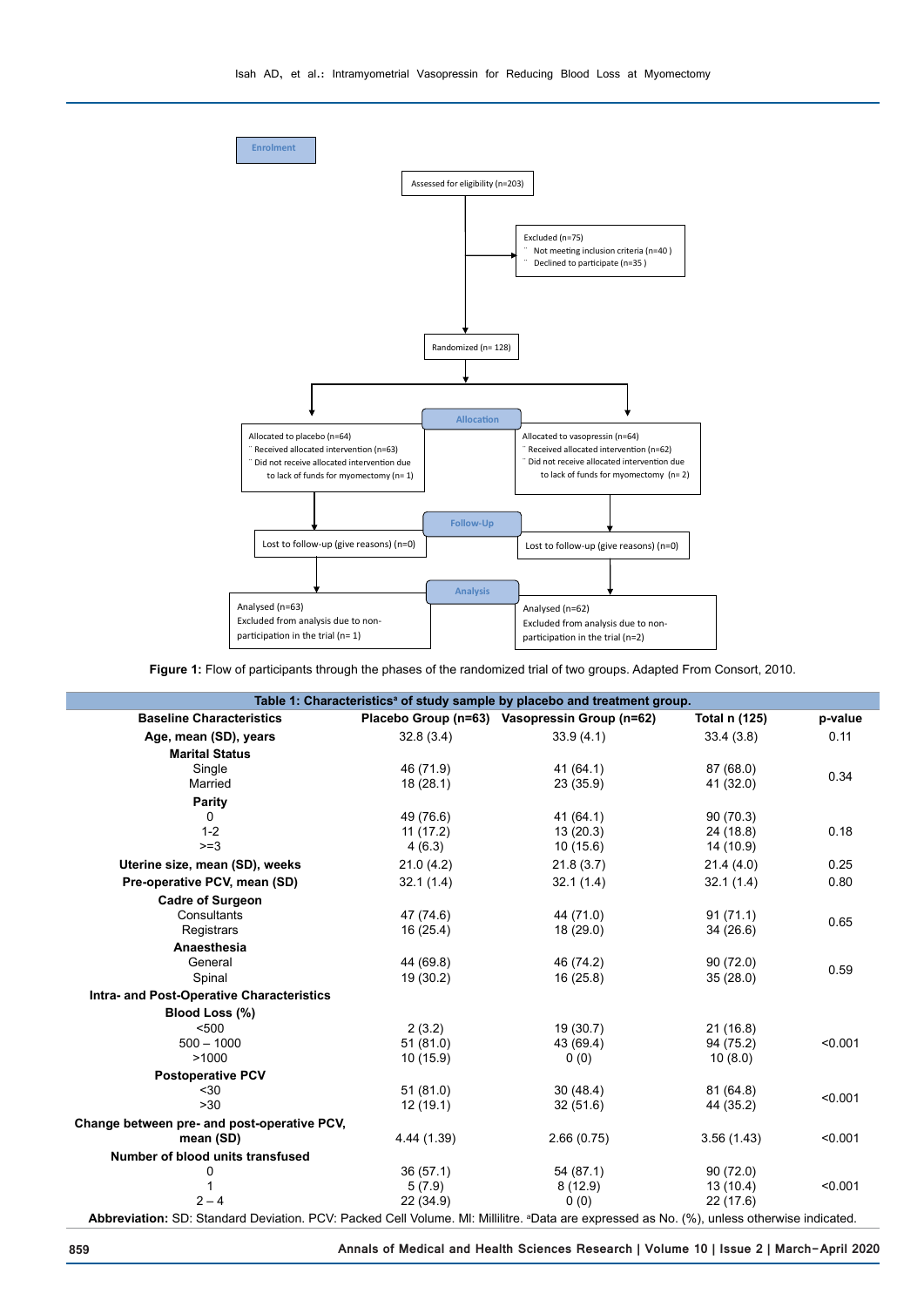compared to 64% in the vasopressin group. The mean uterine size among participants in the vasopressin group was 21.8 (SD, 3.7) weeks, compared to 21.0 (SD, 4.2) in the placebo group. In both groups, the average preoperative PCV was 32.1 (SD, 1.4). Over 70% of the myomectomy was performed by consultant surgeons in both groups, and general anesthesia was used in over 50% of myomectomy in both groups. There was no statistically significant difference between placebo and vasopressin group in the baseline characteristics [Table 1].

Major blood loss >1000 ml was recorded only among women in the placebo group. A greater proportion of women in the vasopressin group (52%) had PCV greater than 30% compared with 19% in the placebo group. The maximum number of blood units transfused in the placebo group was 4 units, compared to 1 unit in the vasopressin group. About 35% of women in the placebo group received between  $2 - 4$  units of blood, while no woman in the vasopressin group required more than 1 unit of blood. For the intra- and post-operative characteristics, placebo and vasopressin groups differed significantly [Table 1].

#### **Blood loss from myomectomy**

The mean amount of blood loss in the vasopressin group was 503.2 (SD, 97.5, median = 500, range = 300 – 800ml) ml compared with 841.3 (SD, 316.0, median = 800, range = 200 – 1800ml) ml in placebo group. The distribution for the placebo group shows a wider spread around its mean, hence higher variability compared to the vasopressin group whose distribution is more compact [Figure 2]. Furthermore, there were 10 cases of excessive blood loss (>1000ml), all of which were in the placebo group. Also, the mean and median blood loss was lower in the vasopressin group than the placebo group. A z-test was conducted to determine if the difference in mean estimated blood loss between the placebo and vasopressin groups was statistically significant. This test showed that the difference of -338.04 ml  $(95\% \text{ CI} = -256.3 - -419.8)$  in mean estimated blood loss between the placebo and vasopressin groups was statistically significant, with a p-value of <0.001 [Table 2]. Estimated blood loss was significantly decreased by 40% in vasopressin group compared with the placebo group.



**Figure 2:** Boxplot of the mean amount of blood loss in the vasopressin and placebo group.

#### **Packed cell volume change and post-operative packed cell volume**

The mean change between pre- and post-operative PCV was higher in the placebo group (mean=4.4, SD=1.39, range= 1  $-$  9) compared with vasopressin group (mean=2.7, SD=0.75, range= $2 - 5$ ). The difference in PCV change between both groups (1.78; 95% CI=  $1.39 - 2.17$ ) is statistically significant  $(p<0.001)$ , as assessed by the z-test. This result shows that entire sample experienced a drop in PCV between pre- and postmyomectomy, however, the reduction in PCV was greater in the placebo group compared to vasopressin group.

The, postoperative PCV was higher among the vasopressin group 29.5% (SD = 1.6, median = 30, range =  $29.1 - 29.8$ ), compared with the placebo group,  $27.7\%$  (SD = 2.0, median = 28, range  $= 27.2 - 28.2$ ). The post-operative PCV was higher in the vasopressin group compared with the placebo group [Figure 3]. The difference in mean post-operative PCV between vasopressin and placebo group, 1.78 (95% CI =  $1.15 - 2.42$ ) was statistically significant (p-value  $\leq 0.001$ ), as assessed using a z-test [Table 2].

#### **Need for blood transfusion**

Among participants in the vasopressin group, 8 (13%) needed blood transfusion post-operatively compared to 27 (43%) in the placebo group [Figure 4]. An odds ratio analysis showed

| Table 2: Bivariate analysis of the primary and secondary outcome<br>measures. |                       |                      |                                      |         |  |  |
|-------------------------------------------------------------------------------|-----------------------|----------------------|--------------------------------------|---------|--|--|
| Variables                                                                     | <b>Placebo</b>        | Vasopressin          | Difference/<br>Odds ratio            | p-value |  |  |
| Blood loss, mean<br>$(SD)$ ml                                                 | 841.3<br>(316.0)      | 503.2 (97.5)         | $-338.04$<br>$(-421.1 -$<br>$-255.0$ | < 0.001 |  |  |
| Postoperative<br>PCV, mean (SD) 27.7 (2.0)<br>ml                              |                       | 29.5(1.6)            | $1.78(1.15 -$<br>2.42)               | < 0.001 |  |  |
| Need for blood<br>transfusion $(\%)$<br>No<br>Yes                             | 36(57.1)<br>27 (42.9) | 54 (87.1)<br>8(12.9) | $5.06(2.07 -$<br>12.4)               | < 0.001 |  |  |



The upper and lower edges of the box are the first  $(Q1)$  and third quartiles. and lower whiskers represent the maximum and minimum observations respectively

**Figure 3:** Boxplot of the mean post-operative PCV in the vasopressin and placebo groups.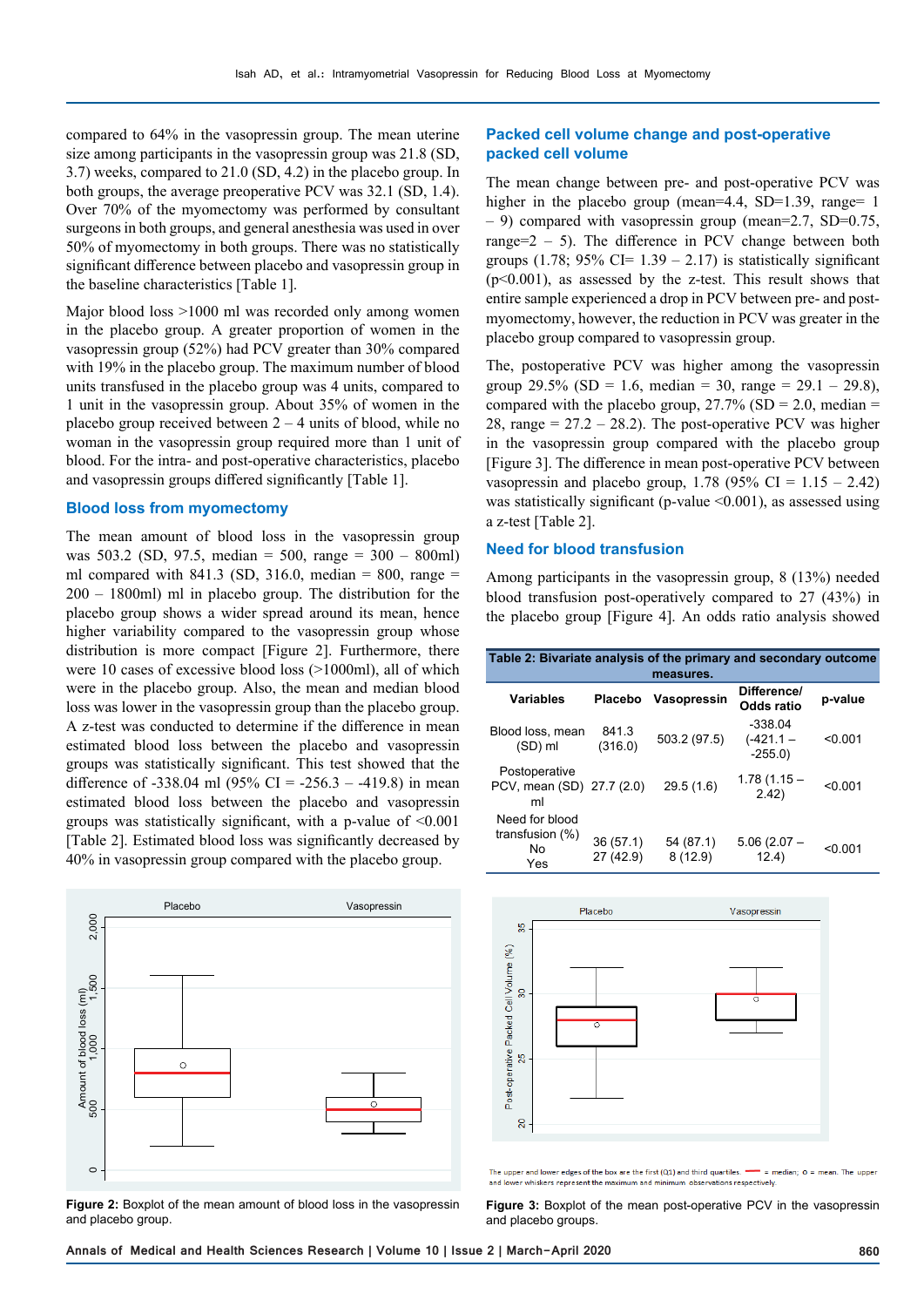that the odds ratio of the need for blood transfusion in placebo versus vasopressin group was  $5.06$  (95% CI =  $2.07 - 12.4$ ). This means that women who received placebo during abdominal myomectomy had 5.06 times higher odds of needing blood transfusion compared to their counterparts who received vasopressin. Given that the odds ratio was greater than 1, it means that women in the placebo group were more likely to need blood transfusion postoperatively than the vasopressin group [Table 2].

## **Linear regression of blood loss on treatment group and other covariates**

The regression slope coefficient for vasopressin group is  $-359.6$  ( $-427.6 - 291.5$ ). This means that on average, blood loss decreased by 359.6 ml during abdominal myomectomy for women in the vasopressin group compared to women in the placebo group, all other independent variables being held constant. Except for uterine size, the associations between blood loss at myomectomy and the other independent variables were not statistically significant [Table 3]. There was no adverse effect of vasopressin observed in either group.

### **Discussion**

This randomized controlled trial assessed the efficacy of intramyometrial vasopressin for reducing intraoperative blood loss during abdominal myomectomy. Among women undergoing abdominal myomectomy, intra-myometrial vasopressin injection reduced the amount of blood loss intraoperatively, compared to placebo. Also, postoperative packed cell volume was higher, and the need for blood transfusion was lower, 2 days post operatively among women that received intramyometrial vasopressin, compared to their counterparts that received placebo.

Myomas are diagnosed in 20-25% of women of reproductive age and 30-40% of women older than 40 years. [33] It was reflected in this study in which the women fell within the reproductive age group. Uterine fibroids are commoner in nulliparous and relatively infertile women than the parous and fertile ones.  $[6]$  This was seen in this study as 70.3% of the women were nulliparous.

The efficacy of vasopressin demonstrated in this study concurred with the results of previous randomized controlled trials that compared vasopressin to placebo or nothing, showing that blood loss was less with vasopressin than with placebo. [10,23,29] The use of vasopressin resulted in less intraoperative blood loss, 503.2 ml  $(SD, 97.5, \text{median} = 500)$  in the vasopressin group compared with 841.3 ml (SD, 316.0, median  $= 800$ ) in the placebo group. Acting through V1 receptors in the myometrium, vasopressin causes vasoconstriction, thus reducing the amount of blood that is lost. [29,34]

However, the amount of blood loss in both groups in the present study is higher compared to other studies. For example, one study reported a median blood loss of 225 ml (range 150-400 ml) in the vasopressin group compared with 675 ml (range 500- 800 ml) in placebo group, <sup>[23]</sup> while in another study, the median

#### **Table 3: Multivariate linear regression analyses of blood loss on treatment group and other co-variates.**

| <b>Variables</b>       | <b>Adjusted Coefficient</b><br>(95% CI) | p-value |
|------------------------|-----------------------------------------|---------|
| <b>Treatment group</b> |                                         |         |
| Placebo                | ŋ                                       |         |
| Vasopressin            | $-359.3$ ( $-426.2 - -292.4$ )          | < 0.001 |
| Uterine size           | $41.8(31.5 - 52.1)$                     | < 0.001 |
| Cadre of surgeon       |                                         |         |
| Consultant             | 0                                       |         |
| Registrar              | $16.6(-57.9 - 91.0)$                    | 0.66    |
| Type of anaesthesia    |                                         |         |
| General                | ŋ                                       |         |
| Spinal                 | $-19.2$ ( $-93.5 -55.0$ )               | 0.61    |
| Age                    | $-11.5(-22.2 - 0.68)$                   | 0.04    |



**Figure 4:** Clustered bar chart of the need for blood transfusion in placebo and vasopressin groups.

blood loss in vasopressin group was 210 ml (range 70 – 1020 ml) and in the placebo group 500 ml  $(45 - 2850$  ml). <sup>[29]</sup> The difference in blood loss between the present study and other studies may be due to how the trial was conducted; in one of the studies, there were 20 participants, and the trial was stopped halfway due to heavy bleeding in 10 of the study participants. In the other study, participants were not randomised, but were picked at the discretion of the surgeon. The variability could also be due to variable methods of administration of the vasopressin; in one study, vasopressin was not injected at the planned incision site, but in the broad ligament. In another study, although retrospective, women who received pitressin and/or tourniquet had lesser intraoperative estimated blood loss compared with women who received no haemostatic treatment.

Overall, results in the present study follow the trend observed in the literature that vasopressin reduces blood loss during myomectomy (abdominal and laparoscopic), when compared with placebo or no treatment.

The mean postoperative hematocrit was higher in the vasopressin group compared to the placebo group. Also, the decrease in PCV was significantly higher for the placebo group than the vasopressin group. These results concur with findings from other studies which showed that decrease in hematocrit was higher for participants in placebo group compared to those in vasopressin group. [23,29]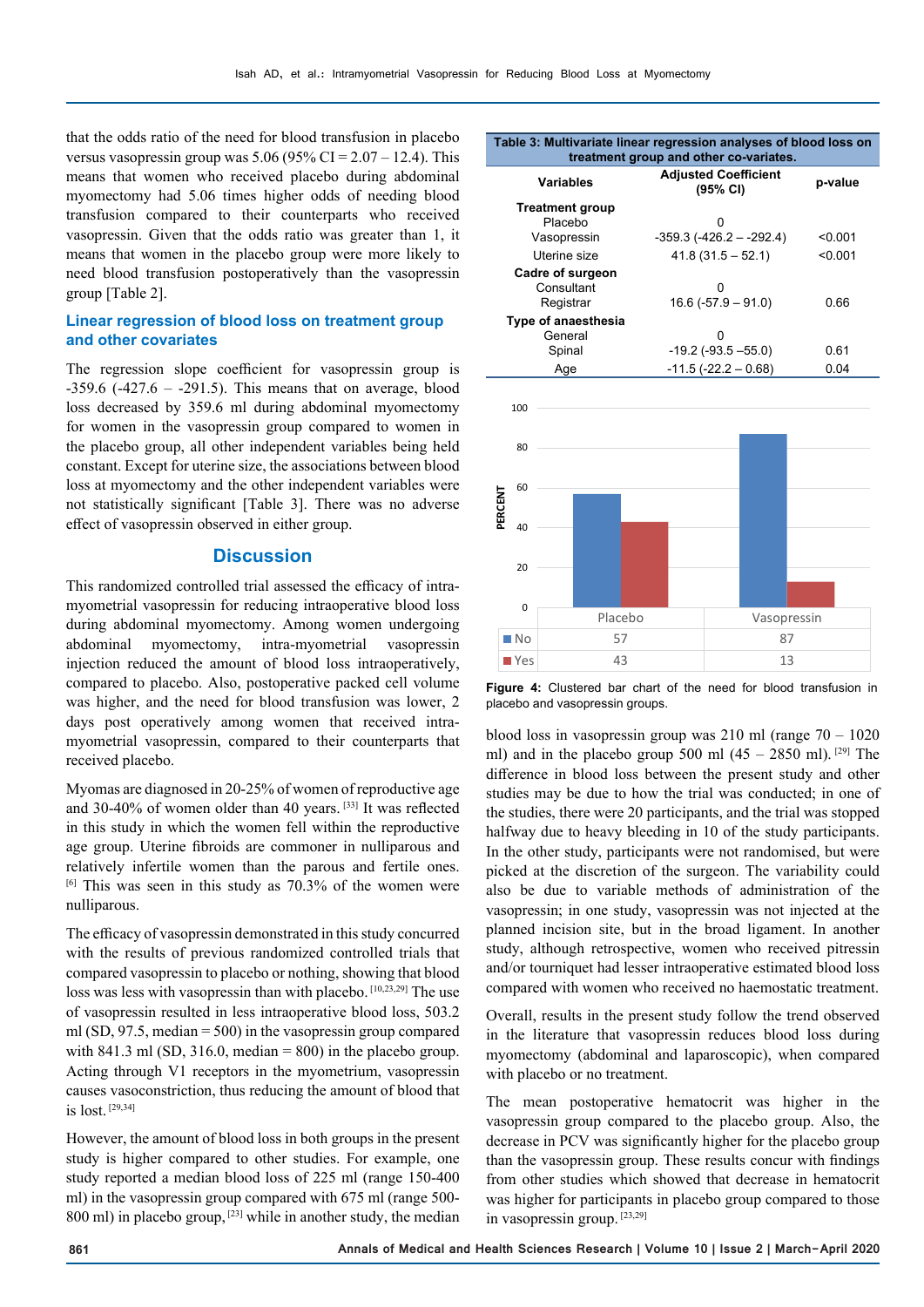Forty-three percent (43%) of the placebo group needed blood transfusions compared with thirteen percent (13%) in the vasopressin group. Study participants who did not receive vasopressin during myomectomy had a significantly higher chance of being transfused than who received vasopressin. This finding is comparable with findings from other studies. In a systematic review of interventions to reduce haemorrhage during myomectomy for fibroids, [10] the need for blood transfusion was found to be significantly reduced in vasopressin compared to placebo group. [23] However, in a retrospective study of perioperative morbidities from abdominal myomectomy in 128 women, LaMorte et al. found a higher rate of blood transfusion (28%) in women who received pitressin and/or vasopressin than in women who did not receive any prophylactic hemostatic measures. [22] This difference could be due to various reasons. The prophylactic hemostatic measures were taken only in 44 women, and these women may have had poorer preoperative PCV, or larger myomas. Also, it was not clear how many of the 44 patients did receive the medication. Furthermore, the authors of that study evaluated the necessity of blood transfusion based on certain criteria and found that in 8 cases transfusion was unnecessary; thus, some of the transfusions among these 44 women may have been unnecessary.

Regarding postoperative PCV and the need for blood transfusion, the observed result is to be expected as blood loss correlated well with postoperative PCV and the need for blood transfusion.<sup>[16]</sup>

Worthy of note is the fact that all participants in this study had tourniquet application, as it would not be ethical to conduct myomectomy without any blood loss-reducing treatment when there exists a proven, effective, standard treatment in use in this setting. Also, myomectomy without uterine vessel occlusion results in so much hemorrhage that is not recommended for uterine sizes more than 12 weeks. [27] Although not the goal of this trial, using a combination of vasopressin plus tourniquet was more efficacious in terms of all the outcomes studied. This finding is in line with other studies where vasopressin was used in combination with tourniquet compared to vasopressin alone, tourniquet alone. The blood loss from the group that had vasopressin and tourniquet was lower compared to the group that had vasopressin alone or tourniquet alone. [22,25] A retrospective that compared between study also found lower blood loss when vasopressin was combined with tourniquet compared with vasopressin alone. However, there was no significant difference between groups regarding change in hematocrit, and the need for blood transfusion. [32]

In this study also, blood loss was found to be correlated to the uterine size even after adjusting for other factors. This was also seen in a study where subjects were stratified by ultrasounddetermined uterine volume into  $\leq 600$  cm<sup>3</sup> and  $\geq 600$  cm<sup>3</sup> and then randomised into treatment groups. The conclusion was that blood loss during myomectomy is primarily incurred while operating on the uterus and is correlated with preoperative uterine size, total weight of fibroids removed, and operating time. [26] Similarly, Iverson et al. found in their retrospective

cohort study that intraoperative blood loss was primarily related to uterine size and not the procedure. [16]

However, the cadre of surgeon and anesthetic techniques had no effect on blood loss in this study. This could be explained by the fact that, most of the operations were carried out by the consultants and general anesthesia was used in most of the operations. There are reports of severe complications when vasopressin was inadvertently injected intravenously during local infiltration. In this study, great care was always taken not to inject the solution intravascular. [35,36]

Although we only compared between vasopressin and placebo, studies that have compared between vasopressin and other agents have found lower blood loss, smaller decrease in PCV, higher post-operative PCV and reduced need for blood transfusion with the use of vasopressin during abdominal myomectomy. This implies that vasopressin is quite efficacious in reducing blood loss during abdominal myomectomy. [27,28]

### **Conclusion**

The results indicate intra-myometrial vasopressin injection is efficacious in reducing blood. Thus, it can be concluded that intra-myometrial vasopressin injection is noninferior to placebo (normal saline) in reducing blood loss during abdominal myomectomy. Since the present study has shown that vasopressin is not inferior to placebo, vasopressin may be considered for use in reducing intraoperative blood loss during abdominal myomectomy. However, in our setting, tourniquet is the hemostatic intervention of choice, thus further studies may be needed to assess whether vasopressin is superior to conventional tourniquet application before it can be adopted.

### **Competing Interests**

The authors declare that they have no competing interests.

## **References**

- 1. Marshall LM, Spiegelman D, Barbieri RL, Goldman MB, Manson JE, Colditz GA, et al. Variation in the incidence of uterine leiomyoma among premenopausal women by age and race. Obstet Gynecol. 1997;90:967-973.
- 2. Lumsden M. Uterine Leiomyomata. In: Edmonds D, editor. Dewhurst's Textbook of Obstetrics and Gynaecology for postgraduates. 7th ed. London: Blackwell Science; 2007. p. 638-644.
- 3. Drinville J, Mermarzadeh S. Leiomyoma of the Uterus. In: Current diagnosis and treatment Obstetrics and Gynaecology. 10th ed. New York: Mc Graw Hill, USA, 2007; 639-653.
- 4. Parker H. Uterine myomas: management. Fertil Steril. 2007;87:725-736.
- 5. Wallach EE, Buttram VC, Reiter RC. Uterine leiomyomata: etiology, symptomatology, and management. Fertil Steril. 1981;36:433-445.
- 6. Ogunniyi S, Fasubaa O. Uterine fibromyomata in Ilesha, Nigeria. Niger Med Pr. 1990;19:93-95.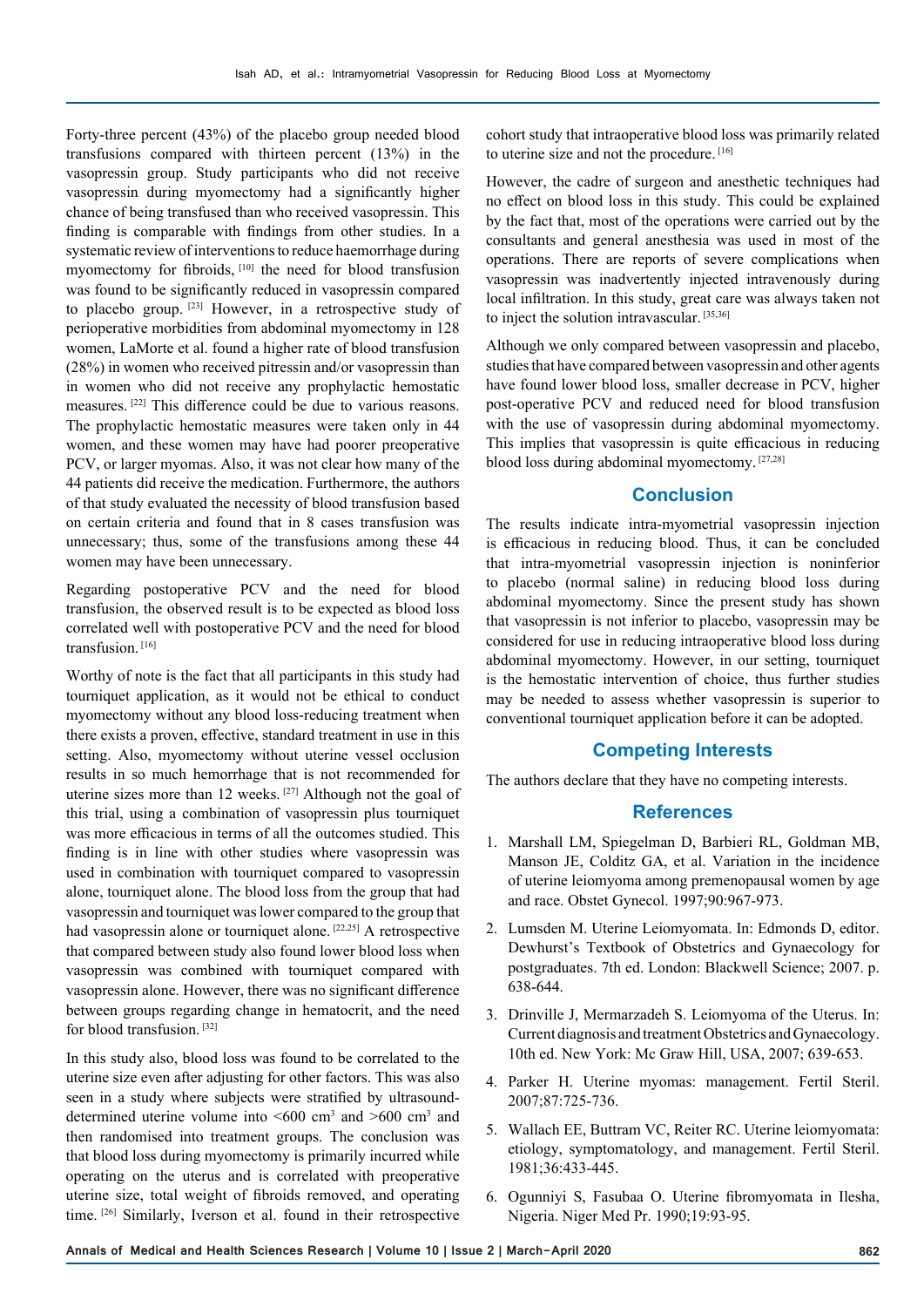- 7. Day Baird D, Dunson DB, Hill MC, Cousins D, Schectman JM. High cumulative incidence of uterine leiomyoma in black and white women: Ultrasound evidence. Am J Obstet Gynecol. 2003;188:100-107.
- 8. Emembolu JO. Uterine fibromyomata: Presentation and management in Northern Nigeria. Int J Gynecol Obstet. 1987;25:413-416.
- 9. Donnez J, Dolmans MM. Uterine fibroid management: from the present to the future. Hum Reprod Update. 2016;22:665- 686.
- 10. Kongnyuy EJ, Wiysonge CS. Interventions to reduce haemorrhage during myomectomy for fibroids. Cochrane Database Syst Rev. 2014.
- 11. Okezie O, Ezegwui HU. Management of uterine fibroids in Enugu, Nigeria. J Obstet Gynaecol (Lahore). 2006;26:363- 365.
- 12. Ikechebelu JI, Ezeama CO, Obiechina NJA. The use of torniquet to reduce blood loss at myomectomy. Niger J Clin Pract. 2010;13:154-158.
- 13. Ezeama C, Ikechebelu J, Obiechina N, Ezeama N. Clinical Presentation of Uterine Fibroids in Nnewi, Nigeria: A 5-year Review. Ann Med Health Sci Res. 2012;2:114-118.
- 14. Adesina KT, Owolabi BO, Raji HO, Olarinoye AO. Abdominal myomectomy: A retrospective review of determinants and outcomes of complications at the University of Ilorin Teaching Hospital, Ilorin, Nigeria. Malawi Med J. 2017;29:37-42.
- 15. Lethaby A, Puscasiu L, Vollenhoven B. Preoperative medical therapy before surgery for uterine fibroids. Cochrane Database Syst Rev. 2017.
- 16. Iverson RJ, Chelmow D, Strohbehn K, Waldman L, Evantash E. Relative morbidity of abdominal hysterectomy and myomectomy for management of uterine leiomyomas. Obstet Gynecol. 1996;88:415-419.
- 17. West S, Ruiz R, Parker WH. Abdominal myomectomy in women with very large uterine size. Fertil Steril. 2006;85:36-39.
- 18. Sawin SW, Pilevsky ND, Berlin JA, Barnhart KT. Comparability of perioperative morbidity between abdominal myomectomy and hysterectomy for women with uterine leiomyomas. Am J Obstet Gynecol. 2000;183:1448- 1455.
- 19. Harris WJ. Early complications of abdominal and vaginal hysterectomy. Obstet Gynecol Surv. 1995;50:795-805.
- 20. Parker H. Techniques to reduce blood loss during abdominal or laparoscopic myomectomy - UpToDate. Sharp T, Falcone T, Falk J, editors. UpToDate. Waltham, MA: UpToDate Inc.;
- 21. Aubuchon M, B Pinto A, B Williams D. Treatment of uterine fibroids. Vol. 9, Primary Care Update for OB/GYNS. 2002;231-237.
- 22. LaMorte AI, Lalwani S, Diamond MP. Morbidity associated with abdominal myomectomy. Obstet Gynecol. 1993;82:897-900.
- 23. Frederick J, Fletcher H, Simeon D, Mullings A, Hardie M. Intramyometrial vasopressin as a haemostatic agent during myomectomy. Br J Obstet Gynaecol. 1994;101:435-437.
- 24. Wong ASW, Cheung CW, Yeung SW, Fan HL, Leung TY, Sahota DS. Transcervical Intralesional Vasopressin Injection Compared With Placebo in Hysteroscopic Myomectomy. Obstet Gynecol. 2014;124:897-903.
- 25. Zhao F, Jiao Y, Guo Z, Hou R, Wang M. Evaluation of loop ligation of larger myoma pseudocapsule combined with vasopressin on laparoscopic myomectomy. Fertil Steril. 2011;95:762-726.
- 26. Ginsburg ES, Benson CB, Garfield JM, Gleason RE, Friedman AJ. The effect of operative technique and uterine size on blood loss during myomectomy: a prospective randomized study\*†\*Supported in part by CLINFO grant RM01RR02635 from the National Institutes of Health, Bethesda, Maryland. †Presented at the 48th Annual Mee. Fertil Steril. 1993;60:956-962.
- 27. Fletcher H, Frederick J, Hardie M, Simeon D. A randomized comparison of vasopressin and tourniquet as hemostatic agents during myomectomy. Obstet Gynecol. 1996;87:1014- 1018.
- 28. Saha MM, Khushboo, Biswas SC, Alam H, Kamilya GS, Mukhopadhyay M, et al. Assessment of blood loss in abdominal myomectomy by intramyometrial vasopressin administration versus conventional tourniquet application. J Clin Diagnostic Res. 2016;10:QC10-QC13.
- 29. Kimura T, Kusui C, Matsumura Y, Ogita K, Isaka S, Nakajima A, et al. Effectiveness of hormonal tourniquet by vasopressin during myomectomy through vasopressin V1a receptor ubiquitously expressed in myometrium. Gynecol Obstet Invest. 2002;54:125-131.
- 30. Frederick S, Frederick J, Fletcher H, Reid M, Hardie M, Gardner W. A trial comparing the use of rectal misoprostol plus perivascular vasopressin with perivascular vasopressin alone to decrease myometrial bleeding at the time of abdominal myomectomy. Fertil Steril. 2013;100:1044-1049.
- 31. Ngichabe S, Obura T, Stones W. Intravenous tranexamic acid as an adjunct haemostat to ornipressin during open myomectomy. A randomized double blind placebo controlled trial. Ann Surg Innov Res. 2015;9:10.
- 32. Kathiresan ASQ, Abdelfattah SR, Romary LM, Gonzalez-Quintero VH, Verma U. Vasopressin and tourniquets: a comparison of blood loss in patients undergoing abdominal myomectomies. Fertil Steril. 2008;90:S458.
- 33. Stewart E, Cookson C, Gandolfo R, Schulze-Rath R. Epidemiology of uterine fibroids: A systematic review. BJOG An Int J Obstet Gynaecol. 2017;124:1501-1512.